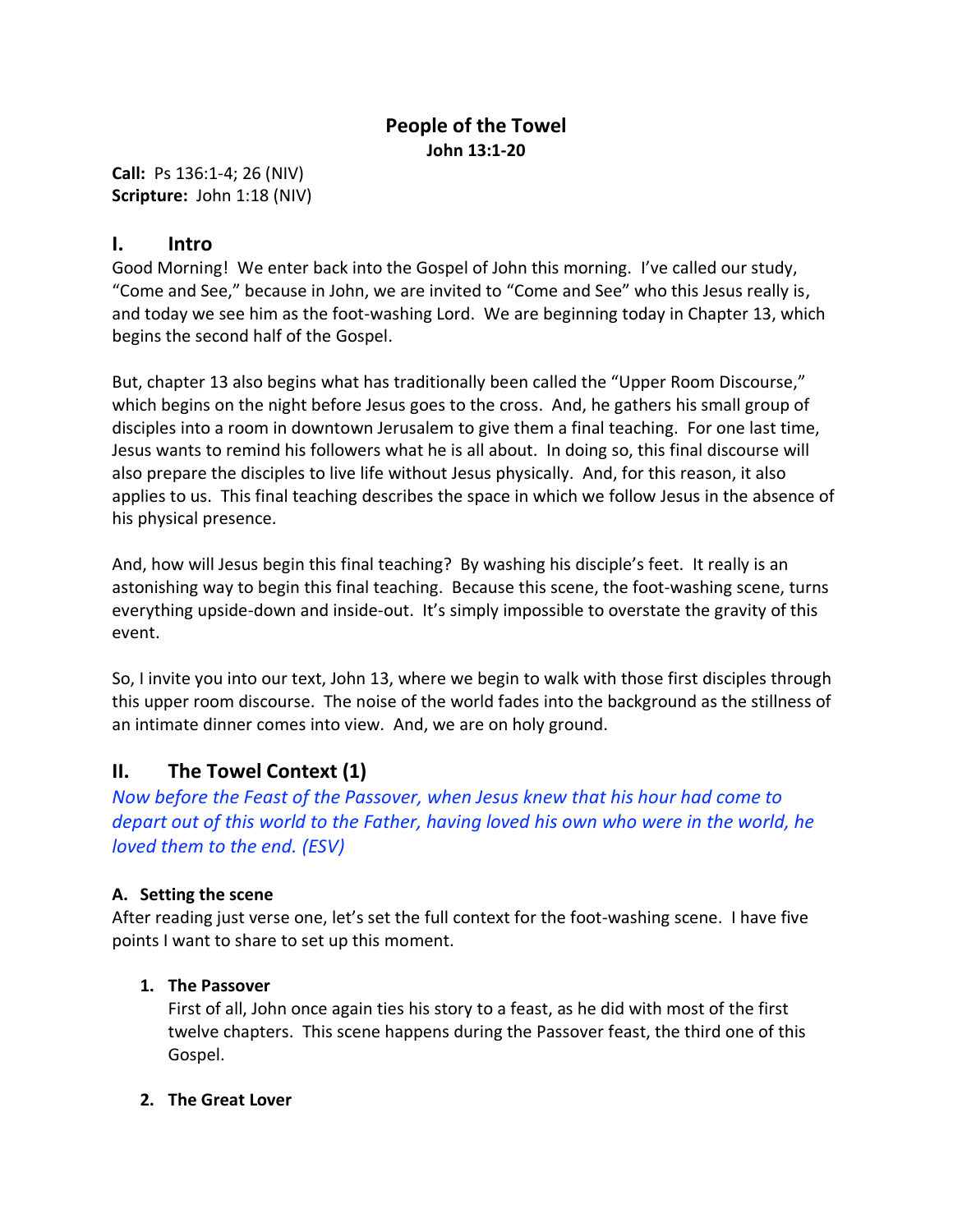Secondly, as our story hits this third Passover, John narrates in this first verse the love of Jesus. Jesus loves his own and will love his own forever. Jesus is the great lover, after all, *"Jesus loves me this I know*." Jesus is the great lover, and to follow him means to enter into an eternity of love. Whereas light and life were key words for the first 12 chapters, love now becomes a main theme in the upper room, used 31x in this final discourse.

#### **3. The Lord "Knows"**

Thirdly, John tells us that Jesus "knows" his hour has come. The hour refers to Jesus' crucifixion. Throughout the book, Jesus' hour has not yet come, has not yet come, has not yet come. Until now – Jesus knows his hour has come, which is why he gathers his disciples together for this final teaching. In verse 3, which we will read in a moment, John also tells us that Jesus knows he has come from God and is going back to God. So Jesus comes into this upper room knowing much, while the disciples come into this upper room not knowing much, leading us to the fourth point.

#### **4. The Disciples "Do Not Know"**

The disciples come into this upper room not knowing the nature of Jesus' kingdom. As has been clear throughout this Gospel, these disciples enter that room that night thinking Jesus was becoming a political king. So, as they enter that room, they have in their minds that Jesus will be giving them the battle plan for the next few days, a plan that would include taking out the Romans and setting up a national kingdom. We also know this from the Gospel of Luke. In that Gospel, as the disciples gathered for this meal, they were engaged in a dispute about which of them would be the greatest in Jesus' coming kingdom (Luke 22:24). Their imaginations were alive with dreams of palaces and crowns and thrones and power and glory. And, when this is your dream, no one would ever assume the role of a servant. No one would ever carry out the menial task of washing someone else's feet. No one, except Lord Jesus.

#### **5. The Cultural Context**

And, finally, the cultural context for that evening. We have to remember that at that time, there were no blacktop roads or concrete sidewalks. Everything was dirt. That means in dry weather, a layer of dust covered everything. And in wet weather, a layer of mud covered everything. And everyone walked everywhere with open-toed sandals, a flat sole tied onto the bottom of the foot. This meant that every time you walked outside, your feet became very dirty, either covered with dust or covered with mud. And, because of this, inside the front door of most homes, you would find a basin of water and a towel. A servant would greet each guest, and as an act of hospitality, would wash their feet. What is incredible is that this task was so menial and degrading, Jewish servants weren't even required to do it. Now, on that night in the upper room, it becomes clear that there was no servant there to wash feet.

So, in light of that context, let's read this upside-down inside-out story.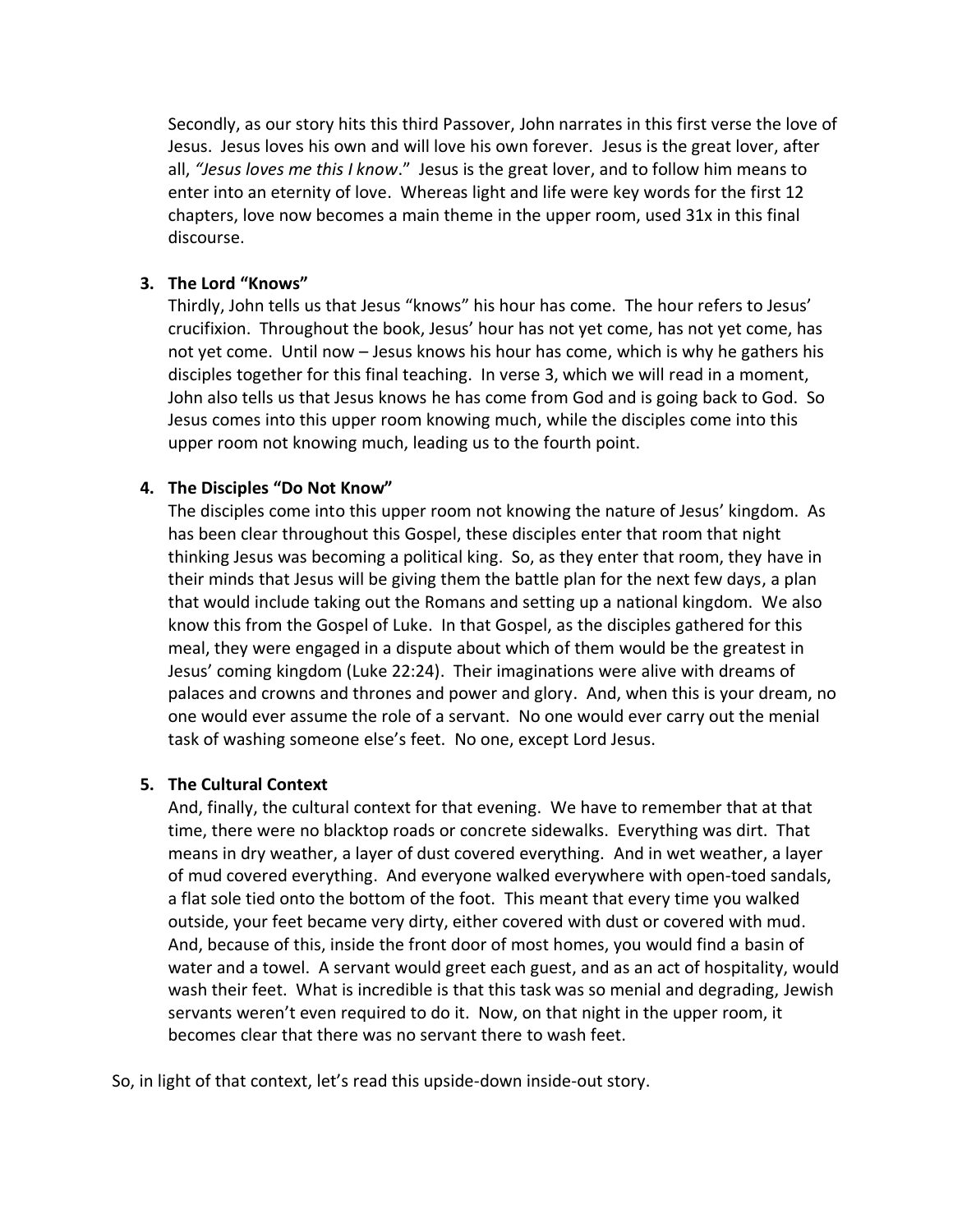# **III. The Towel Defines Lordship (2-12)**

*2 During supper, when the devil had already put it into the heart of Judas Iscariot, Simon's son, to betray him, 3 Jesus, knowing that the Father had given all things into his hands, and that he had come from God and was going back to God, 4 rose from supper. He laid aside his outer garments, and taking a towel, tied it around his waist. 5 Then he poured water into a basin and began to wash the disciples' feet and to wipe them with the towel that was wrapped around him.* 

*6 He came to Simon Peter, who said to him, "Lord, do you wash my feet?" 7 Jesus answered him, "What I am doing you do not understand now, but afterward you will understand." 8 Peter said to him, "You shall never wash my feet." Jesus answered him, "If I do not wash you, you have no share with me." 9 Simon Peter said to him, "Lord, not my feet only but also my hands and my head!" 10 Jesus said to him, "The one who has bathed does not need to wash, except for his feet, but is completely clean. And you are clean, but not every one of you." 11 For he knew who was to betray him; that was why he said, "Not all of you are clean." 12 When he had washed their feet and put on his outer garments and resumed his place, he said to them, "Do you understand what I have done to you? (ESV)*

### **A. The Question**

That question applies to us as well – do we really understand what Jesus has just done? Do we really understand the gravity of this scene?

### **B. The Definition of Lordship**

So, during supper, Jesus rises up, takes off his outer garments, and proceeds to wash and dry the feet of his disciples. You know of course that this is no isolated event. What he did that evening summarized in one event what he had done throughout his entire life – serve people. And, in doing so, Jesus defines what Lordship really is! Jesus' turns the idea of Lordship upsidedown and inside-out, at least from a human perspective. His actions that night reveal his understanding of what it means to be Lord. But, from a human perspective, washing feet is beneath the dignity of a Lord. From a human perspective, it's a great contradiction. No one would ever carry out the menial task of washing someone else's feet. No one, except Lord Jesus.

Do you understand the gravity of this event? This is Immanuel! This is God with us! And, he washes feet! But Jesus' actions that evening reveal it is not a contradiction, as we see it. It is *because* he is Lord and God that he does what he does, not in spite of being Lord, but *because* he is Lord!

Remember that John emphasized at the beginning of this scene that Jesus knows that he is from God and was going back to God (John 13:3). John wants us to know that Jesus really knows who he is. In other words, Jesus is not confused here. He knows he's come from the Father, that the Father has given all things into his hands and that he is going back to the Father. Jesus "knows" he is king of kings and lord of lords. He "knows" who he is!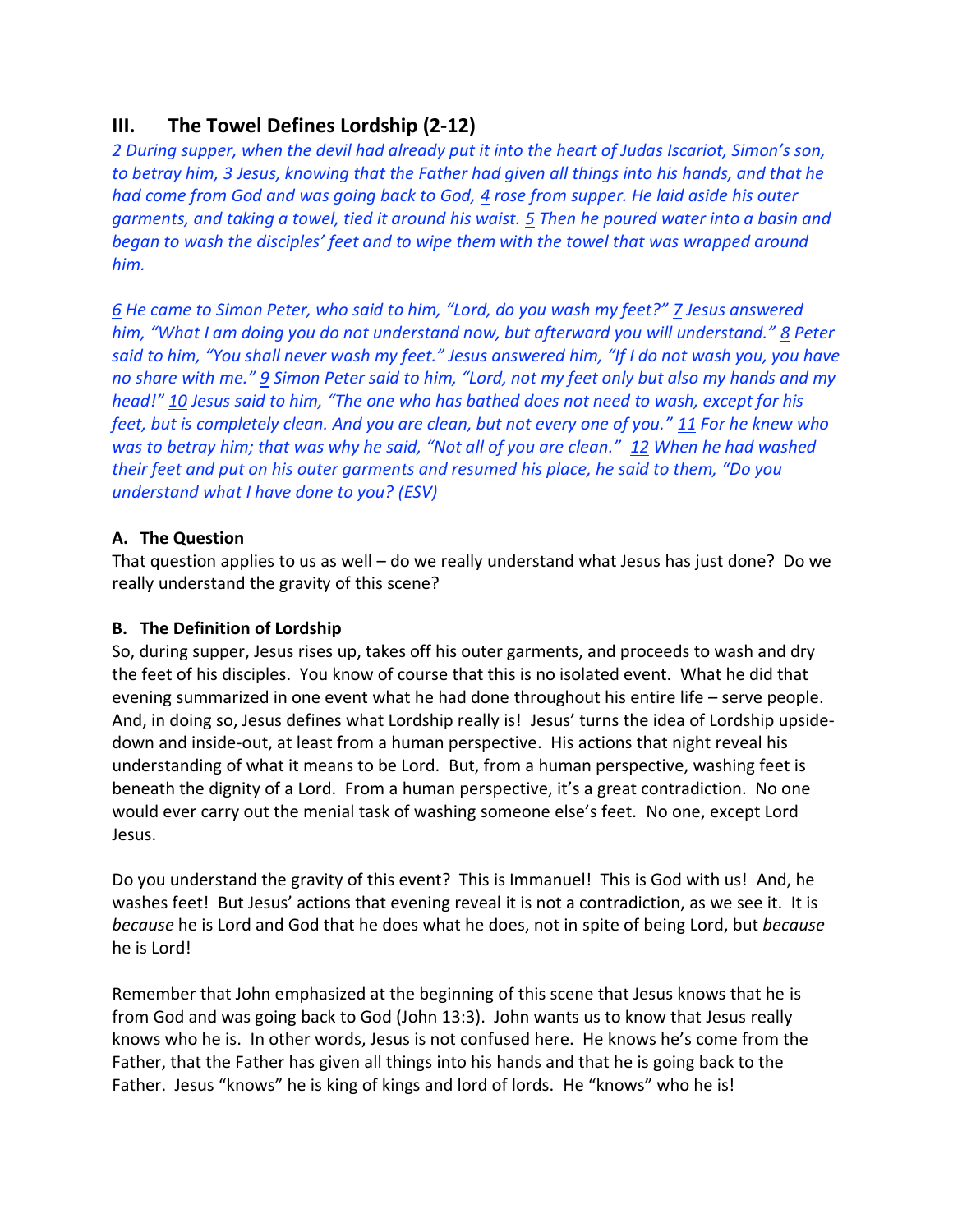Remember back in chapter 5, he said he only does what he sees his Father doing (John 5:19), and he has watched his Father serve his good creation for all eternity. So, in the foot-washing scene, Jesus is doing what his Father does. Jesus is living out what it truly means to be Lord of the universe. He knows who he is! And, knowing who he is, he "rose up, laid aside, took up and wrapped around, washed and put on again." Jesus' actions that night are not a contradiction! They are a *revelation* of the Living God, the Lord of Lords. Yes - God is good! And, His love endures forever!

Lordship has been defined around a basin and a towel. To be Lord and God means to wash feet! Lesslie Newbigin says it like this,

"This is not just an enacted lesson in humility; Peter could have understood that… The footwashing is a sign of that ultimate subversion of all human power and authority which took place when Jesus was crucified... In that act [of the crucifixion], the wisdom of the world was shown to be folly, and the "powers" of this world were disarmed (Col 2:15). But flesh and blood – ordinary human nature – is in principle incapable of understanding this… At that moment, as a man that he is, Peter cannot understand. … [After all] how can the natural human recognize the supreme God in the stooping figure of a servant, clad only in a loincloth?" (Newbigin, 168).

#### **C. Peter's Response**

Indeed, Peter doesn't understand. In fact, he's horrified! He can't believe his eyes! In his pride, he cries out, *"Never shall you wash my feet Lord!"* Peter's giving orders to Jesus. *Oops.*

In that upper room, Peter wants to fit Jesus into the human idea of lordship. His mind is set on human concerns. Peter sees a great contradiction, as we do. Lords don't wash feet! Kings don't wash feet! The God of the universe doesn't wash feet! *Wrong!* Lords and kings do wash feet, even the God of the universe washes feet! What Jesus does, according to Jesus, is altogether normal for the living God! God is indeed good!

### **D. Jesus Shares The Gospel**

Jesus then responds to Peter by saying, *"If I do not wash you, you have no share with me."* With this statement, we get the entire Gospel in one short sentence, because this act and these words point to the cross, and the cleansing found at the cross.

But, we've been pointed to the cross already by John's verbs. The two verbs in verse 4, *"laid aside and took up,"* point us to the cross through Jesus as the Good Shepherd. These two verbs are repeatedly used in the Good Shepherd discourse of chapter 10. And, they are used repeatedly for the Good Shepherd *"laying down"* his life and *"taking it"* up again. John is pointing us to Good Friday here.

Therefore, Jesus' reply to Peter here in chapter 13 is essentially this,

"Peter, if you do not let me stoop down to act on your behalf to cleanse you, you can have no fellowship with me. You cannot participate in my kingdom. Peter, something needs to happen to you – and for you – by me, and unless I do it, you can have no part with me."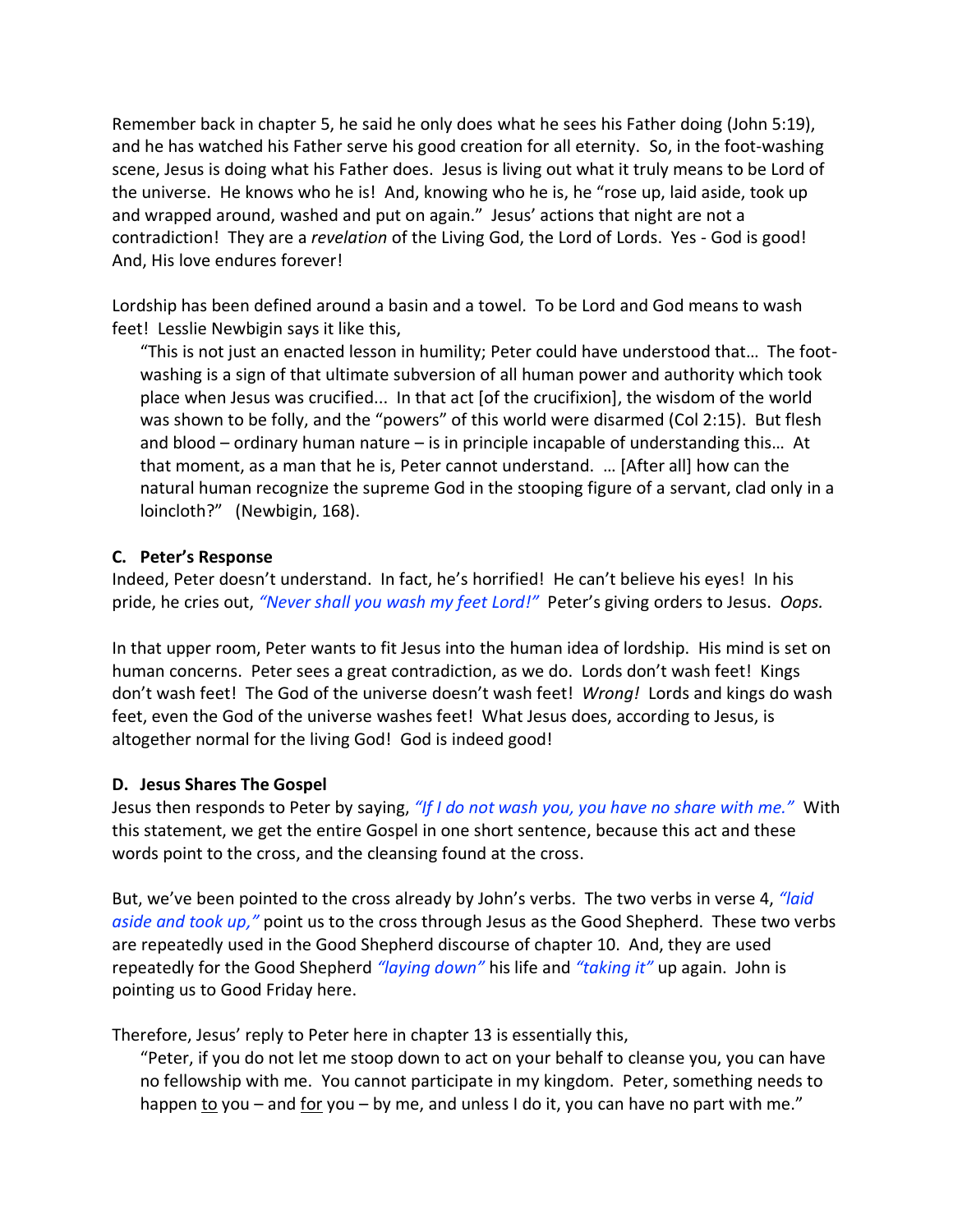That something, of course, is the cross, the ultimate act of self-emptying love, the ultimate act of stooping down in service. The cross is the once-for-all act which cleanses all of us of our sins. And, unless Peter lets Jesus lay down his life, he remains in the darkness of his sin and shame. That's ultimately what the foot-washing points to, Jesus serving all of us by laying his life down on the cross. This is our only hope. Augustine said it well, "Proud humanity would have died, had not a lowly God found them" (Bruner, 748).

### **E. Jesus Encourages Returning to Him**

But then, in verse 9, impulsive Peter, still without understanding, overreacts saying, *"Lord, not just my feet, but also my hands and head."* Jesus clarifies, *"The one who has bathed does not need to wash, except for his feet, but is completely clean. And you are clean..."*

Jesus seems to be changing the metaphor a bit here. Before a dinner like this, people would have taken baths. So, after walking through dirty streets, only their feet would have been dirty. So, the washing of Peter's feet points to the cleansing found at the cross. Nothing else needs to be done to be cleansed. Everyone who believes in Jesus is clean.

However, as we walk around the dirty streets of our world, we fall into sin and darkness, don't we? We get our feet dirty don't we? We've been cleansed, but we still get splattered with dust and mud, don't we? So, we need to keep coming back to the Lord in confession and in repentance to get our feet washed. That's what the Bread of Life discourse was all about in chapter 6. In Jesus' words, he says, "Keep coming to me and keep believing in me as the bread of life". In other words, as the Israelites in the wilderness had to gather manna every day, so, Jesus says, keep coming to me, the foot-washing Lord, every day.

## **IV. The Towel Defines Discipleship (13-17)**

*13 You call me Teacher and Lord, and you are right, for so I am. 14 If I then, your Lord and Teacher, have washed your feet, you also ought to wash one another's feet.* 15 *For I have given you an example, that you also should do just as I have done to you. 16 Truly, truly, I say to you, a servant is not greater than his master, nor is a messenger greater than the one who sent him. 17 If you know these things, blessed are you if you do them. (ESV)*

#### **A. "Wash One Another's Feet"**

And, here, we see how to become people of the towel.

Did you hear what Jesus said in this text? *"If I then, your Lord and Teacher, have washed your feet, you also ought to wash one another's feet*" (v 14). That is not what we would have expected is it? We would have expected this, "If I then, your Lord and Teacher, have washed your feet, you also ought to wash my feet." Isn't that what Jesus should say? He's washed theirs, now they should wash his.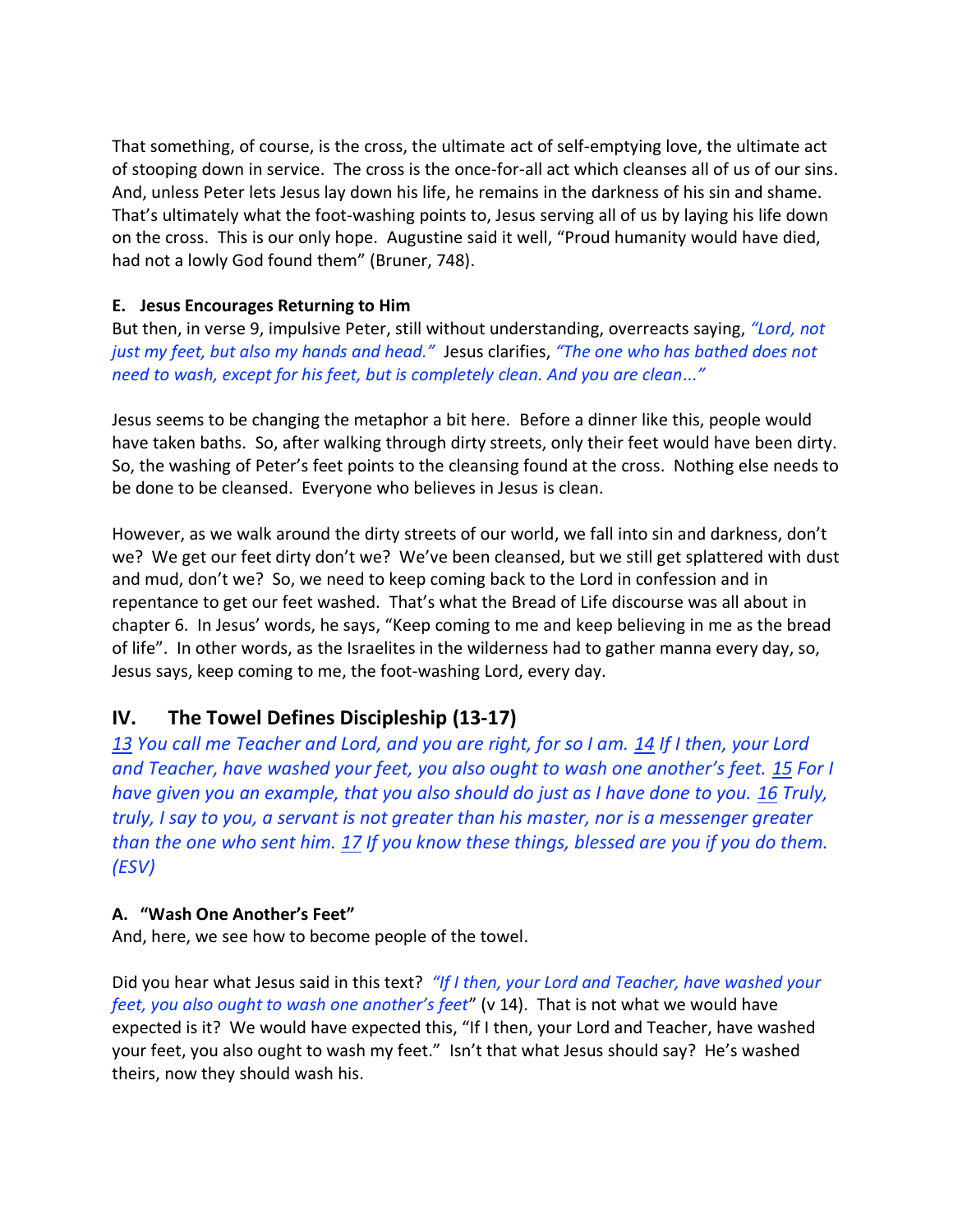But, if Jesus would have said that, the disciples would have fought to be first in line to wash his feet, and the old order of being the greatest would have continued. The first in line would have been the greatest! If I'd have been there that night, I'd have elbowed every one of you out of the way! I'd have fought every one of you to be the first in line! I owe Jesus so much! I'd have been first in line, and I would have been the greatest!

But no. Jesus doesn't say, "Wash my feet." Jesus says, "Wash one another's feet. Wash your neighbor's feet." Newbigin, once again, captures it the best,

"Jesus has laid [down] his life for us all. And the [great] debt we owe to him is to be discharged by our subjection to our neighbor in loving service. Our neighbor is the appointed agent authorized to receive what we owe to the master."

Wash one another's feet. Serve your neighbor.

## **B. The Disciples**

Can you imagine what was going on in the minds of those disciples that night? Remember that they were a very diverse group like us, with very different approaches to life, and very different approaches to each other.

So, imagine Matthew, the tax collector, washing the feet of Simon the Zealot? Matthew works for the Romans, collecting taxes for the hated oppressors. And Simon is a radical revolutionary committed to driving out the Romans by violence if necessary! Both are called to follow Jesus and both have had their feet washed by Jesus. Matthew, the tax collector, is now the appointed agent authorized to receive what Simon owes the master. And, Simon the zealot is the appointed agent authorized to receive what Matthew owes the master. This is simply huge, isn't it? This is what turns the world upside-down and inside-out doesn't it? And, Jesus tells them, "Blessed are you if you live like this."

## **C. My Life**

But, let's fast forward 2000 years. My wife is the appointed agent authorized to receive what I owe the Lord. I wash his feet by washing hers. I lay down my life for him by laying it down for her. My neighbors in Campbell, California, are the appointed agents authorized to receive what I owe the Lord. I wash his feet by washing theirs. I lay down my life for him by laying it down for them. You all are the appointed agents authorized to receive what I owe the Lord. I wash his feet by washing yours. I lay down my life for him by laying it down for you. And on and on it goes. And discipleship has now been defined. This is to be people of the towel. Can you imagine how the world would change if Jesus' followers served like this? In a culture that has been divided by a pandemic, in a culture which simply discards others, in a culture where everyone wants to be the greatest, we don't follow the culture. We follow our foot-washing Lord. What would it look like practically to be a person of the towel?

# **V. The Towel Assures Disciples (18-20)**